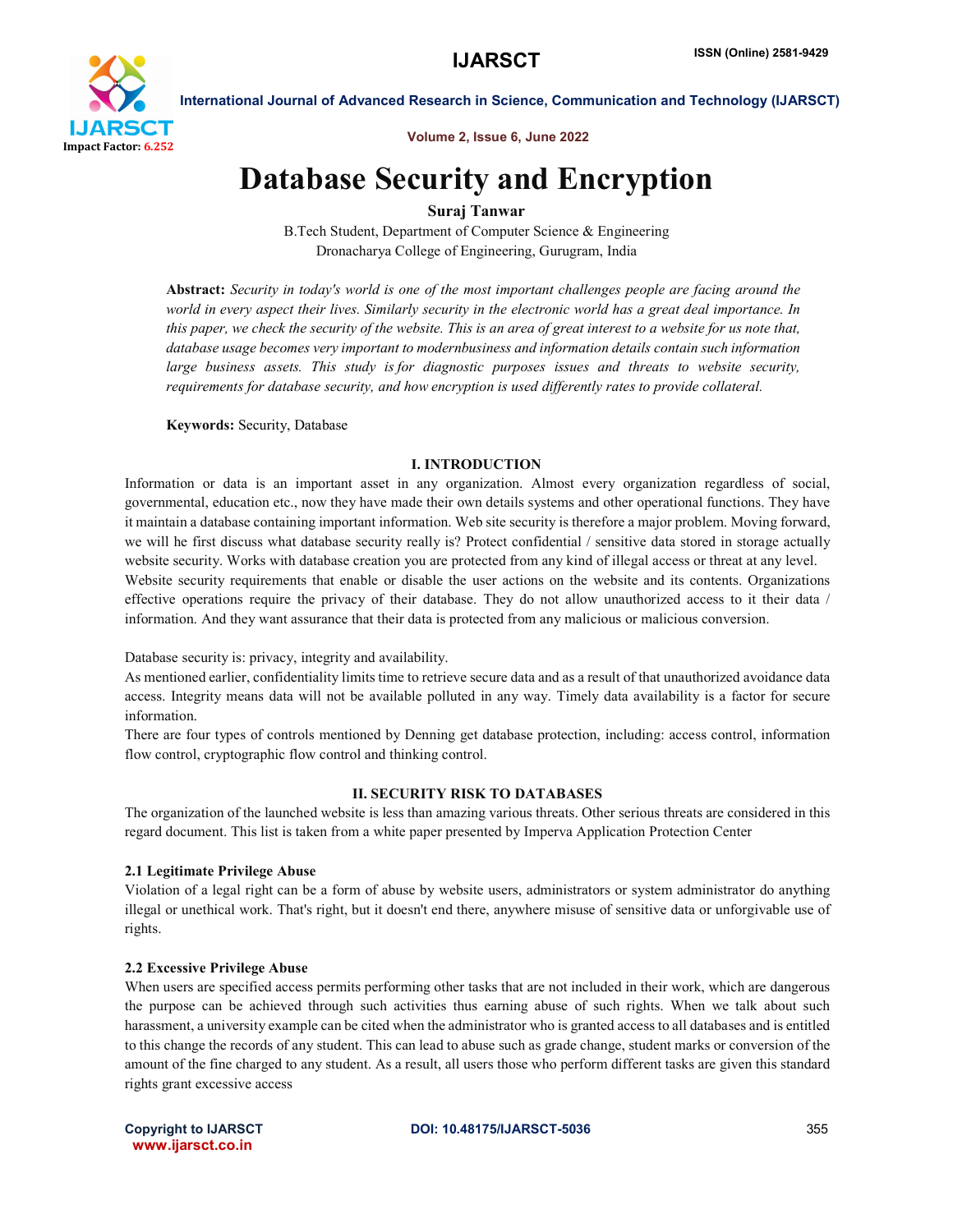

#### International Journal of Advanced Research in Science, Communication and Technology (IJARSCT)

#### Volume 2, Issue 6, June 2022

### 2.3 Higher Rights

Excessive exposure leads to the detection of defective errors profit by invaders and may cause change rights e.g. normal user given administrative access rights. Losses that may result in fraudulent accounts, money transfers, misinterpretations of other sensitive material analytical information. Such cases are also found to exist database functions, agreements and SQL statements.

#### 2.4 Endangerment of the Website

Vulnerability to previous applications such as Widows 98, Windows 2000, etc. can cause data loss from website, data corruption or service denial conditions. Because for example, blaster worm has created a denial of service conditions from the vulnerability found in Windows 2000.

#### 2.5 SQL Injection

Random SQL queries used by server maliciously the invader. In this attack the SQL statement is followed by a series identifier as input. That is verified by the server. If it happens can be confirmed it may be killed. With these unrestricted rights may be acquired by the aggressors as a whole database.

### III. DATABASE SECURITY CONSIDERATION

#### 3.1 Website Security Consideration

In order to eliminate security threats all organizations must explain the security policy. And that security policy should be the same strict enforcement. Strict security policy must be well contained defined safety features. Figure 2 shows the critical areas what needs to be considered is outlined below. [1] [3] [4]

#### 3.2 Access Control

Access control ensures all connections to the site and other system components comply with policies as well controls defined. This ensures that no disturbances occur by any intruder outside or inside and thus, protects the database from potential errors - potential errors make a big impact like stopping factory operations. Access control also helps to reduce potential risks contributes to website security on large servers. Because for example, if any table was deleted by mistake or access fixed results can be supported or in specific files, access control can limit their removal.

#### 3.3 Idea Policy

Idea policy is needed to protect data in a particular area level. It is possible when descriptions from specific data are in the type of analysis or facts that need to be protected from a certain high level of security. It also determines the method of protection information that can be disclosed.

#### 3.4 User ID / Verification

User identification and verification is a basic requirement for ensure safety as the identification method defines a set of people are not allowed access to the data and it provides complete accessibility method. Ensuring security, ownership verified and keeps sensitive data safe and secure edited by any normal user.

#### 3.5 Accountability and Auditing

Accountability and auditing are required to verify physical integrity of data that requires defined access data stored and controlled by research and recording to keep. It also helps to analyze the information stored on it verification servers, accounting and user access.

#### 3.6 Encryption

Encryption is the process of concealing or converting information using cipher or code to be unreadable to all other people except those who hold the key information. The result of coded information is called as encrypted information. Data is an important asset of an organization. So its safety it is always a big challenge for the organization. In recent times the security of shared information was researched cryptographic view. A new framework was proposed in different keys used

www.ijarsct.co.in